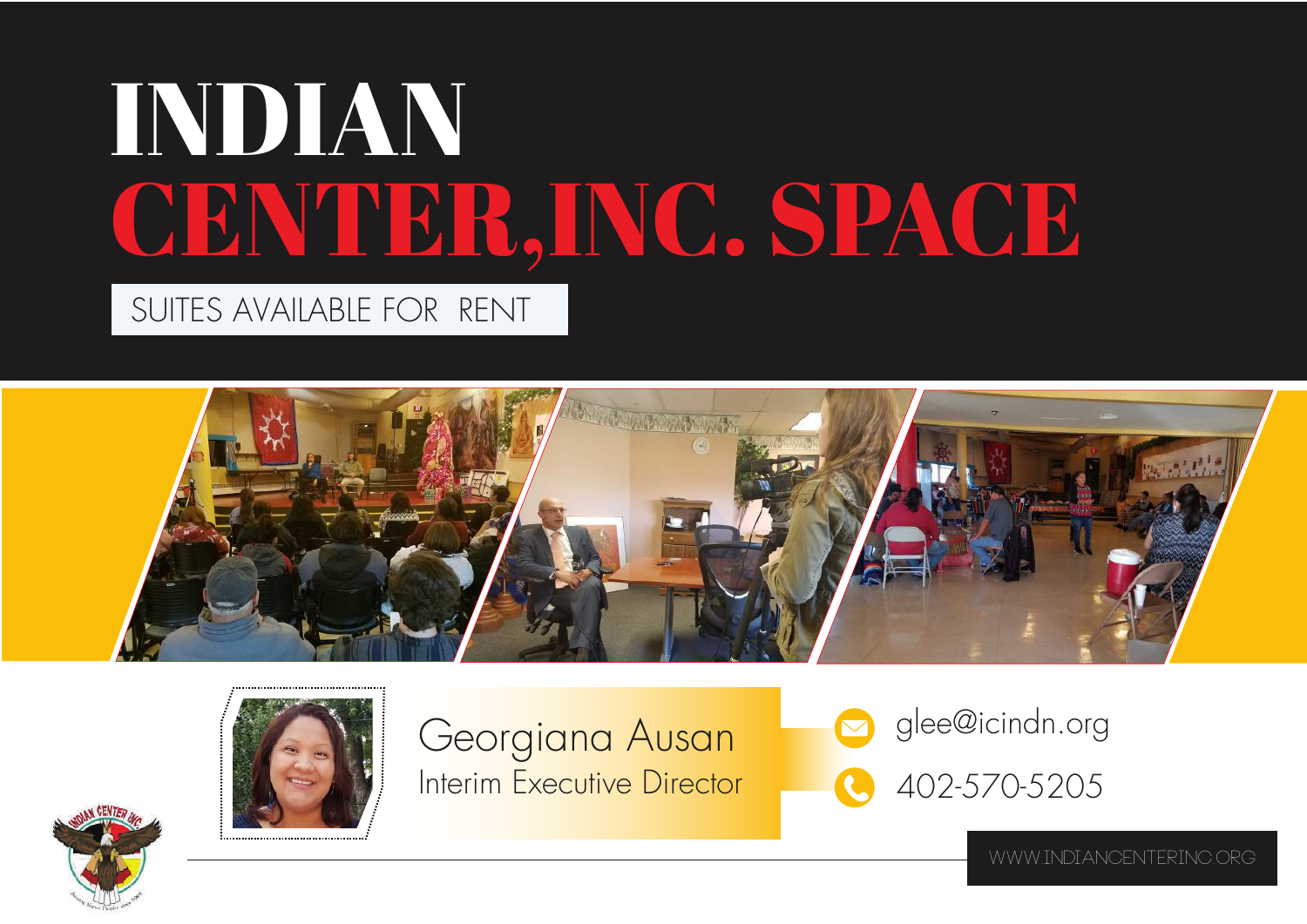# Services Included

- Front desk Reception  $\bullet$
- Janitorial/Trash pickup
- 2nd Floor Board Room (shared space)
- Kitchen Function Room (reduced rental rates)
- Heat and Electricity Included
- Wired and Wireless Internet Access Included
- Office rates range from \$12-\$18/sqft per year for a 1 year lease. 10% surcharge for shorter leases. 1 month security depost required.
- Storage space adjacent to Office Suites rates are \$2-3/sqft per year for a 1year lease. 10% surcharge for shorter leases. 1 month security depost required
- Men and women's restroom on 1st and 2nd floors
- Barrier free accessible building with elevator.





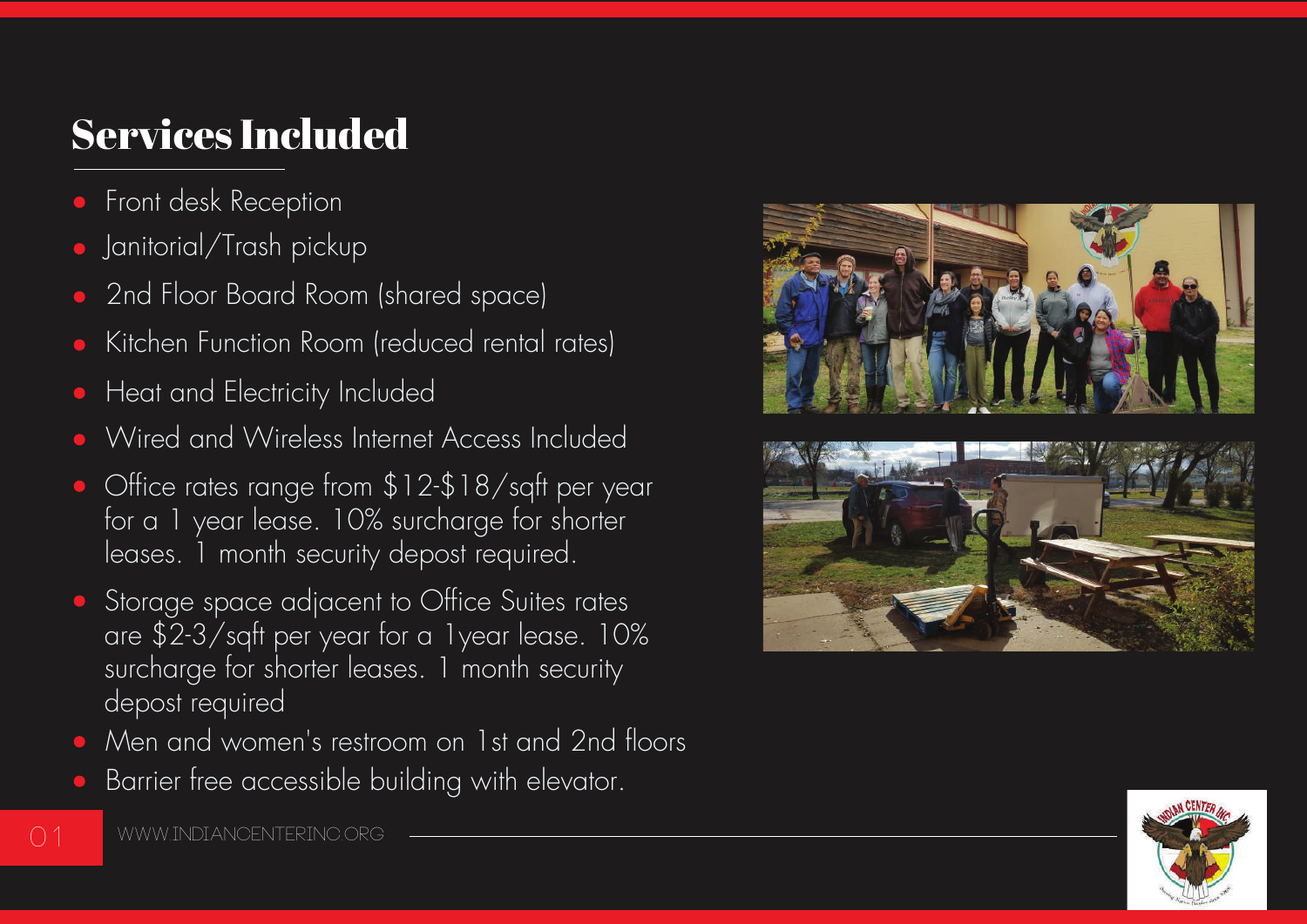

#### First Floor Suite #1

- Room 103 (office)
- Room 104 (maintenance)
- Room 106 (storage)
- 324 sq ft office
- 517 sq ft storage/maint

Suite rental is \$12/sqft office, \$3/sqft maint/remove period (\$453.25 per month).



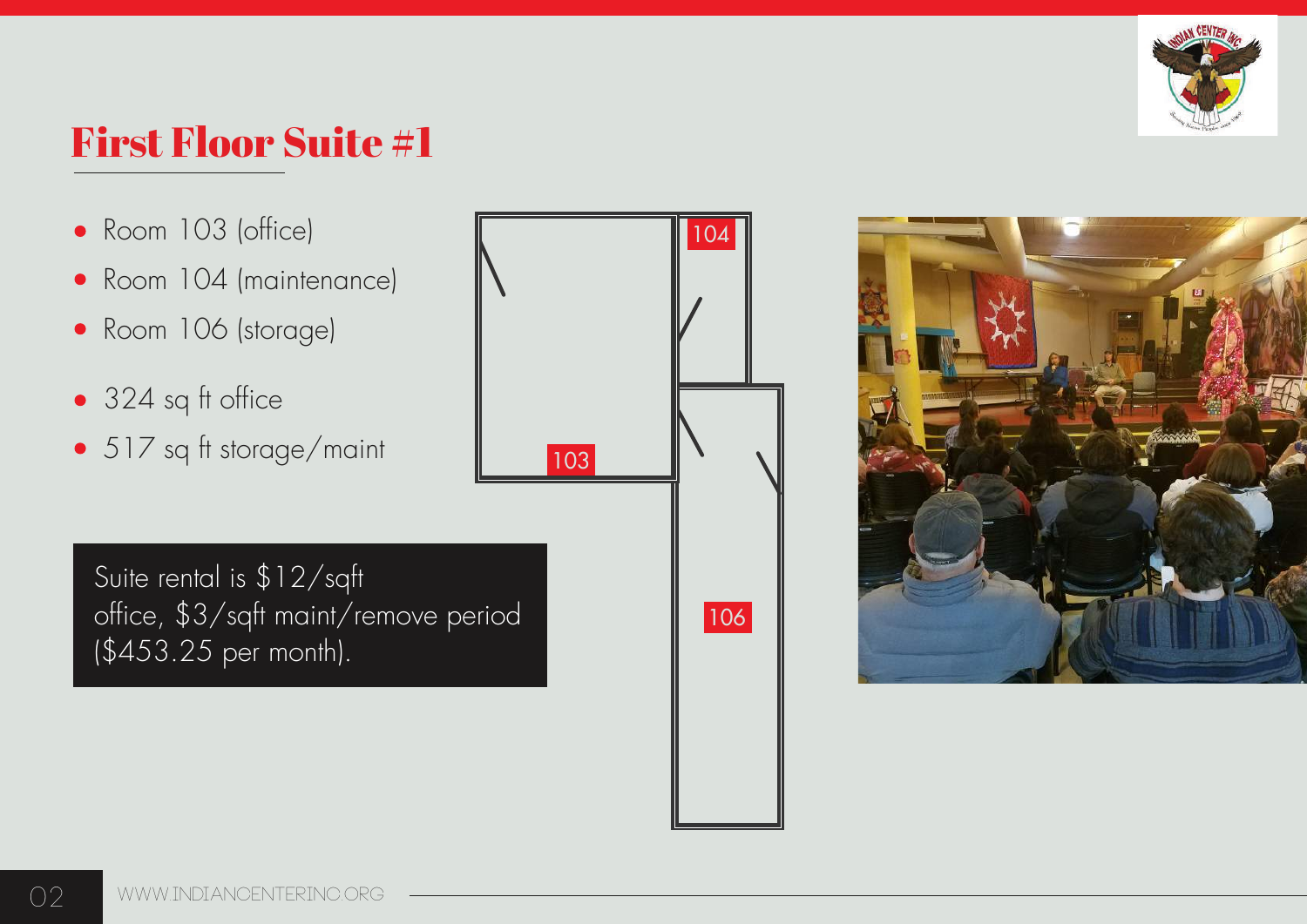

#### First Floor Suite #2

- Reception (111)  $\bullet$
- Office (107)  $\bullet$
- Office (108)  $\bullet$
- Large Office (109)  $\bullet$
- Office (112)  $\bullet$
- Office (113)  $\bullet$
- Office (114)  $\bullet$

768 sqft office space @ \$16 /sqft (\$1024/month)

#### Exterior Rear/North



Interior Corridor

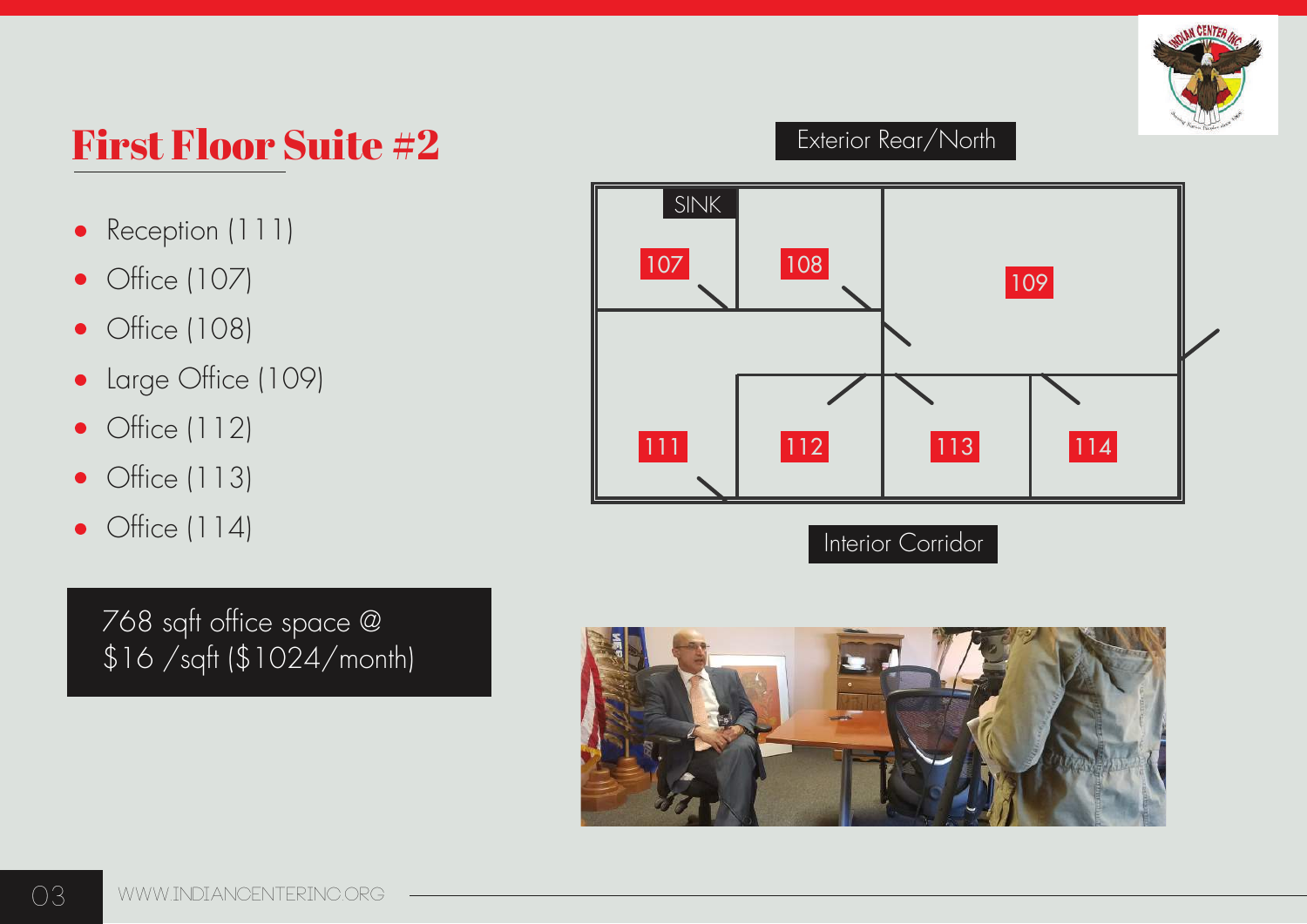

#### First Floor Suite #3

- Reception (118)  $\bullet$
- Supply (119)  $\bullet$
- Office (120)  $\bullet$
- Office (122)  $\bullet$
- Office (123)  $\bullet$
- Office (124)  $\bullet$

552 sqft office/supply @ \$17/sqft (\$782/mo)



Interior Corridor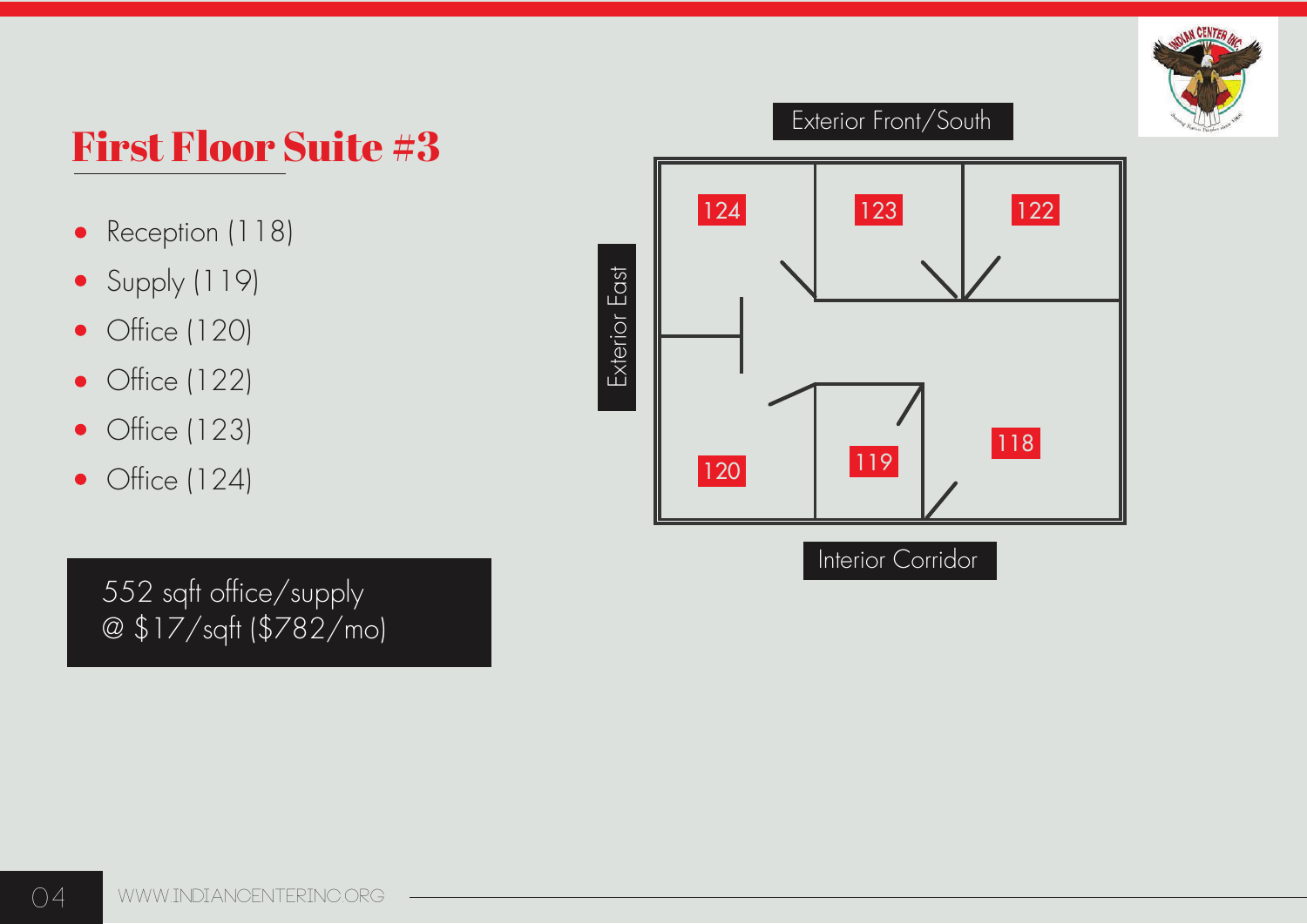

#### Second Floor Suite #4

- Reception (203)  $\bullet$
- Office (204)  $\bullet$
- Office (206)  $\bullet$
- Storage (208)  $\bullet$

576 sqft of office @ \$18/sqft and 128 sqft of storage @\$2/sqft (\$885.22/mo)

# 208 (128 sq tt) | 206 | 204 203 Interior Hallway



#### Exterior Front/South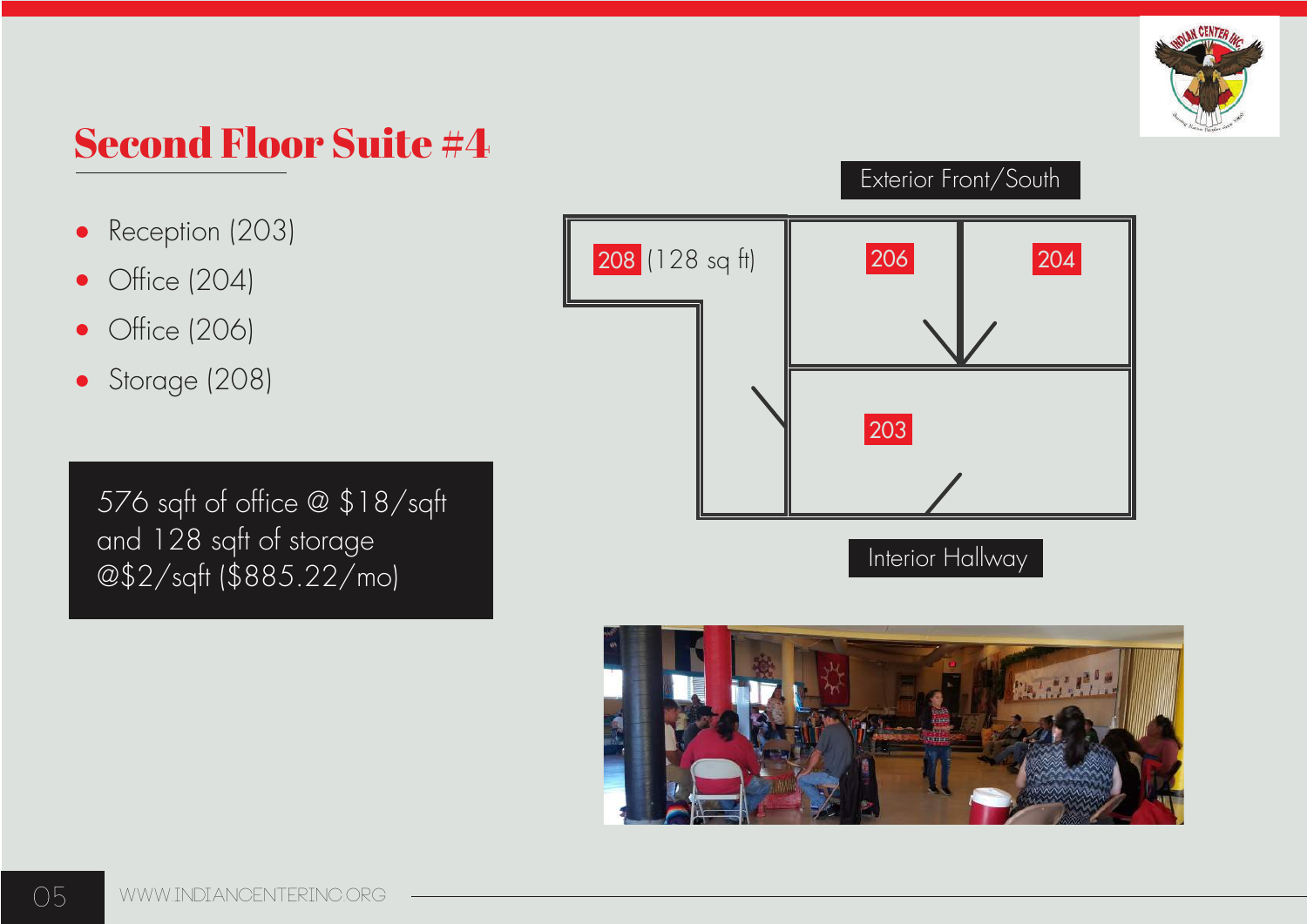

## Second Floor Suite #5

- Reception (212) plus ½ bath  $\bullet$
- Office (211) plus ½ bath  $\bullet$
- Records Storage (209)  $\bullet$
- Storage (208)  $\bullet$
- Office (210)  $\bullet$
- Office (207)  $\bullet$

Total 768 sq ft @ \$16/sqft (\$1024/mo)

#### Exterior Front/South

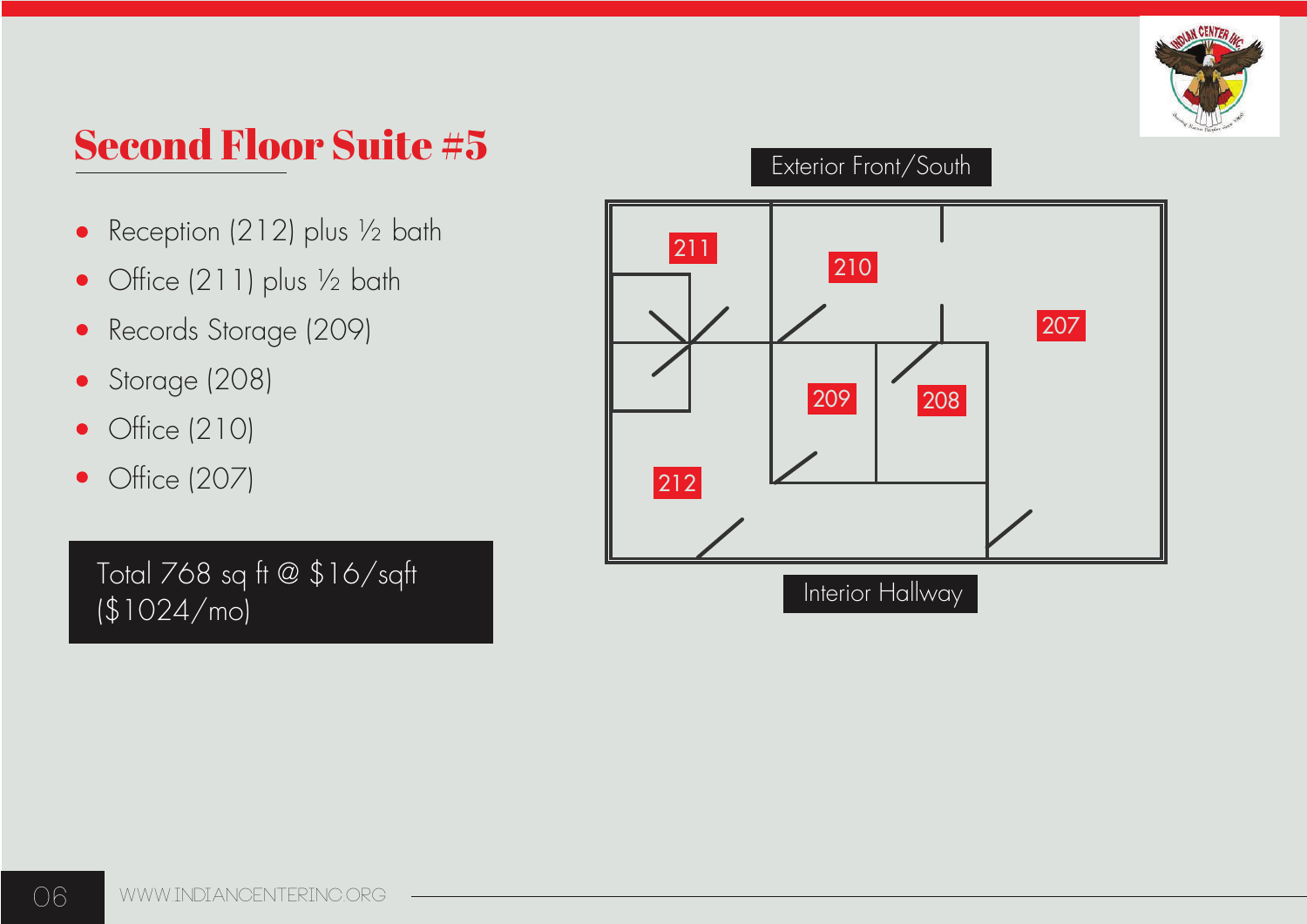

## Second Floor Suite # 6

- Reception (205)  $\bullet$
- Office (203)  $\bullet$
- Office (202)  $\bullet$
- Office (201)  $\bullet$
- Office (204)  $\bullet$



Interior Hallway (locked entry)

Total of 768 sqft @ \$16/sqft (\$1024/mo)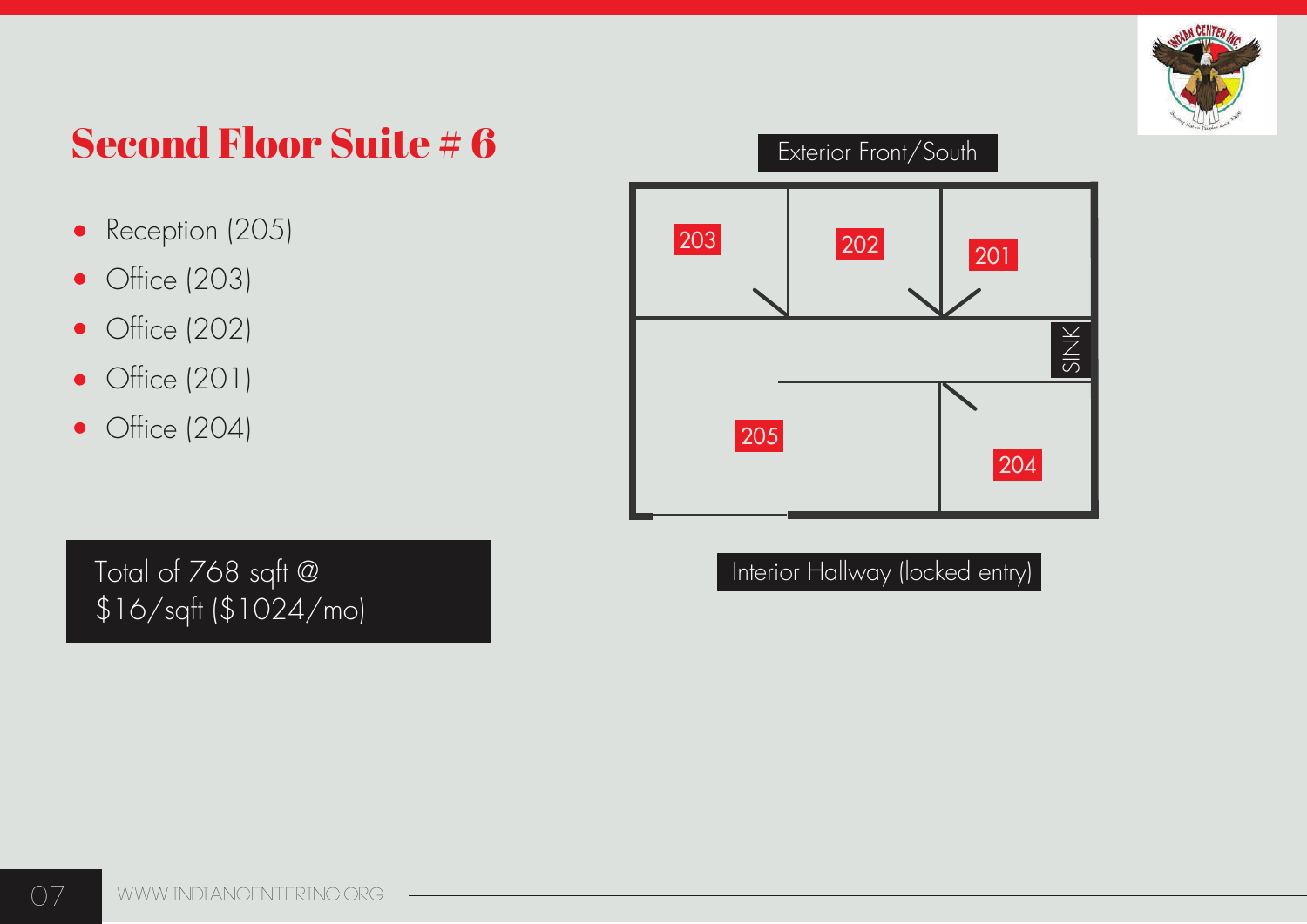

#### Second Floor Suite #7a

- Reception (215)  $\bullet$
- Office (217)  $\bullet$
- Office (218)  $\bullet$
- Office (216)

Total 529 sqft@ \$15/mo (\$661.25/mo)

#### Exterior Front/South



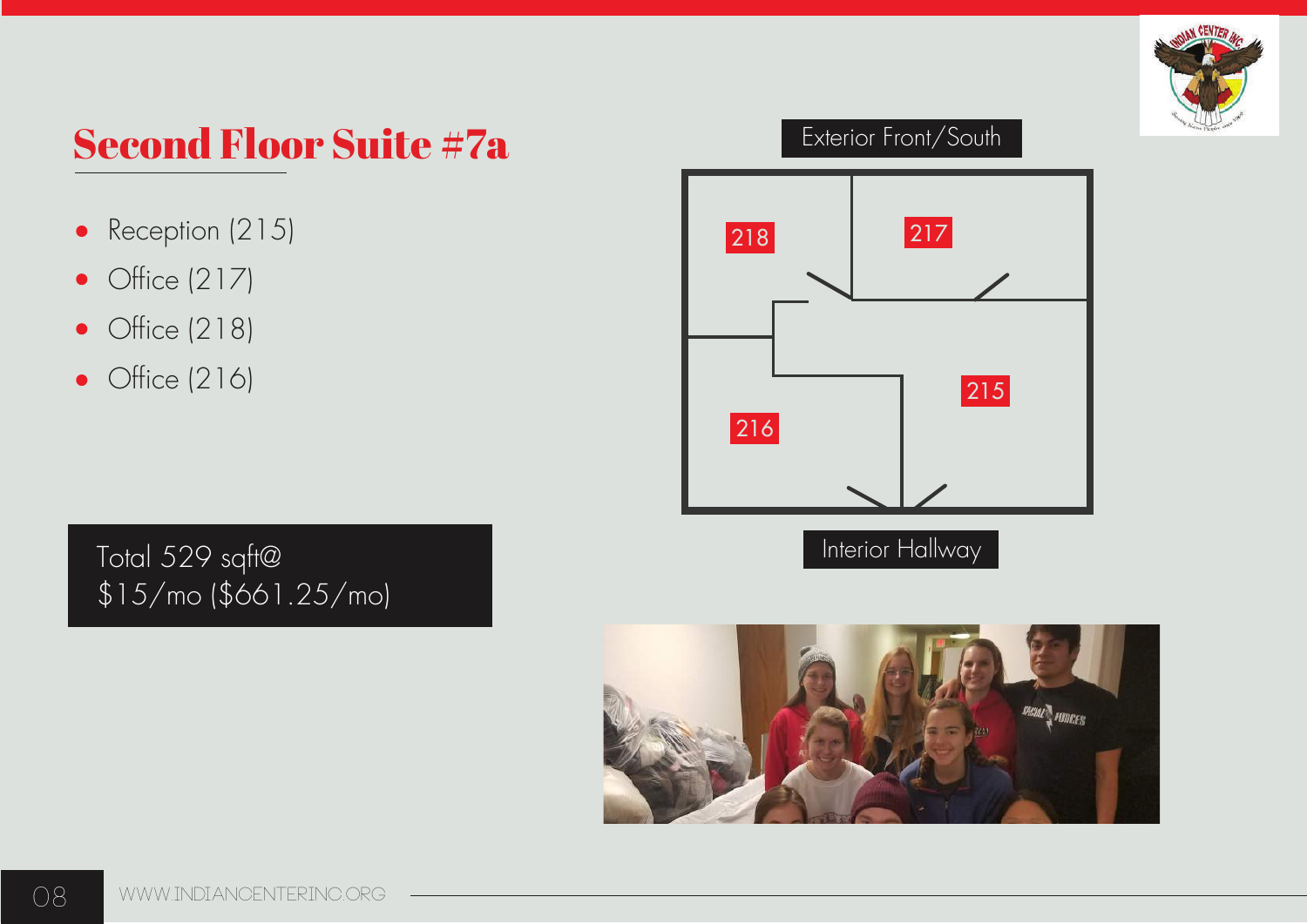

#### Second Floor Suite #7b

- Office/Storage (220 & 221)  $\bullet$ 
	- $\bullet$  2 rooms @  $10'$ x $1'$
- Office/Storage (222 & 223)
	- $\bullet$  2 room @  $7' \times 10'$
- Large Room (224) 400 sq ft



360sqft office + 400sqft Classroom @ \$13/sqft (\$823.33/mo)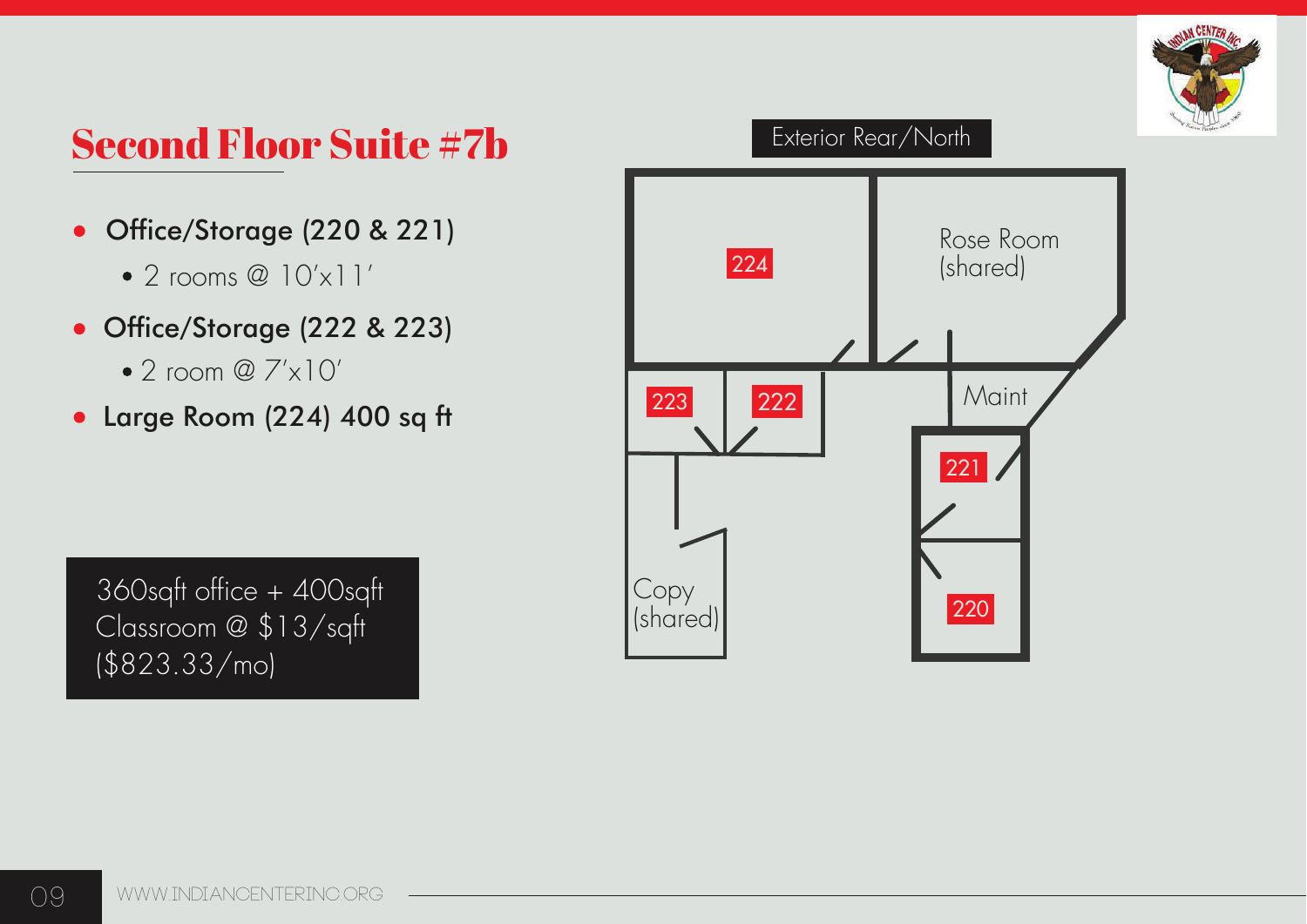

# Second Floor Suite 7

(keep)

- 749 sqft office space
- 140 sqft storage  $\bullet$
- 400 sqft classroom/workspace

1289 sqft @ \$13/sqft (\$1396.42/mo)